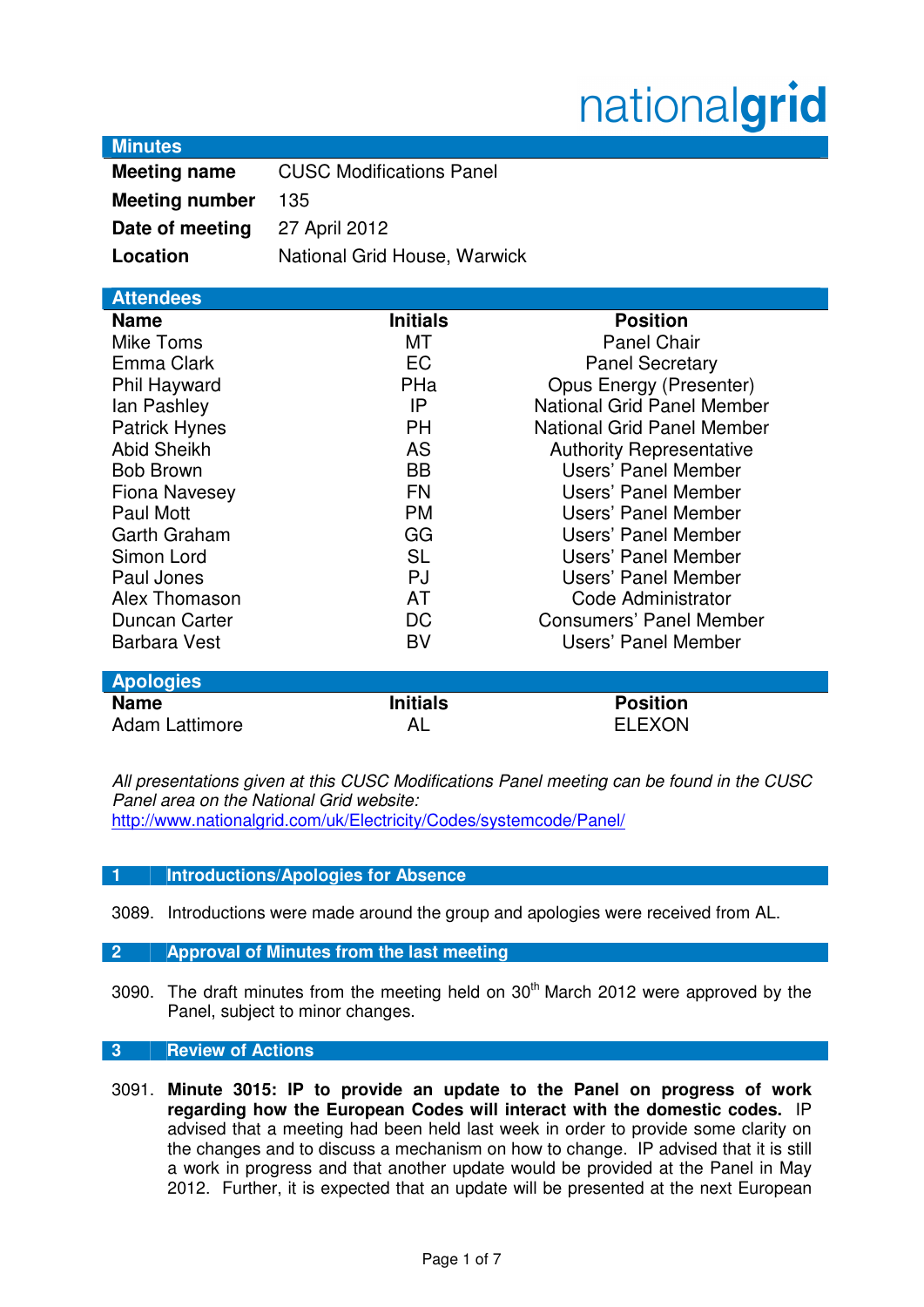Network Code stakeholder meeting with DECC and Ofgem, which is being arranged for June/July 2012. BV queried if this is something that National Grid and Ofgem would make a decision on in isolation. IP responded that discussions are currently focused on deciding the best way forward for GB as a whole and that it is expected that stakeholders will be able to feed into the process. AS noted that the timescales are critical but they are not yet clear, so it is important to gain a better understanding of when key events will occur. BV pointed out that fundamental changes do not happen overnight so it is imperative to include people who will be affected in the discussions.

- 3092. **Minute 3020: NG to contact BV to request a letter to be drafted to ENTSO-E highlighting concerns regarding meeting dates.** IP advised that he had recently emailed BV. BV advised that she was already aware of the issue and will take the appropriate action.
- 3093. **Minute 3011: AS to advise on the likely timescales for potential Project TransmiT proposals.** AS advised that a decision has been made but that there is no further information on timescales. GG acknowledged that the decision cannot be made until after the elections on 3 May 2012 in order to comply with clear civil service guidelines relating to announcements which could have a bearing on matters relevant to the election. GG pointed out that there should be no reason why a decision cannot be published on 4 May 2012 given that, by then, the Authority would have made its decision 2 weeks prior and there would have been enough time to prepare. MT asked what the process would be after a decision is issued. GG replied that the timetable will be set out in the Authority's direction. GG noted that there would be 2 weeks from 4<sup>th</sup> May 2012 to Papers day for the next Panel meeting. PH advised that there would be an expectation that the Authority would direct timescales and also that there could be a licence change required as a result, if for example the Applicable CUSC Objectives were changed. GG highlighted that Project TransmiT is the first SCR and therefore it would be a learning point for all. AT pointed out that it is possible that a direction will not follow until 28 days after the conclusion is published.
- 3094. **Minute 3039: GG to circulate extract from the House of Commons Defence Select Committee Report.** Complete.

## **4 New CUSC Modification Proposals**

3095. **CMP209 and CMP210 – Allow Suppliers' submitted forecast demand to be export.** PHa presented on CMP209 and CMP210 and advised that they seek to allow suppliers to submit a negative demand forecast for the year and receive the embedded benefit payments on a monthly basis within year. PHa explained that CMP209 and CMP210 addressed the same issue but had been raised separately as changes had been proposed to the Charging Methodologies in Section 14 of the CUSC, and to Sections 3 and 11 of the CUSC which require assessment against a different set of Objectives. PH suggested that the GSG could look at the issue of requiring separate proposals to be raised in these circumstances.

## **Action: GSG to consider issue of requiring separate proposal forms where a charging methodology and a CUSC change is proposed.**

3096. PJ asked a question around the issue of export being accounted for on reconciliation, and queried whether this was an issue for all parties with embedded export. PH advised that parties would just wait for the meter data. PJ understood the benefit of the modification was to improve cashflows for the relevant suppliers and believed that similar issues would be felt by other suppliers if there was an error in their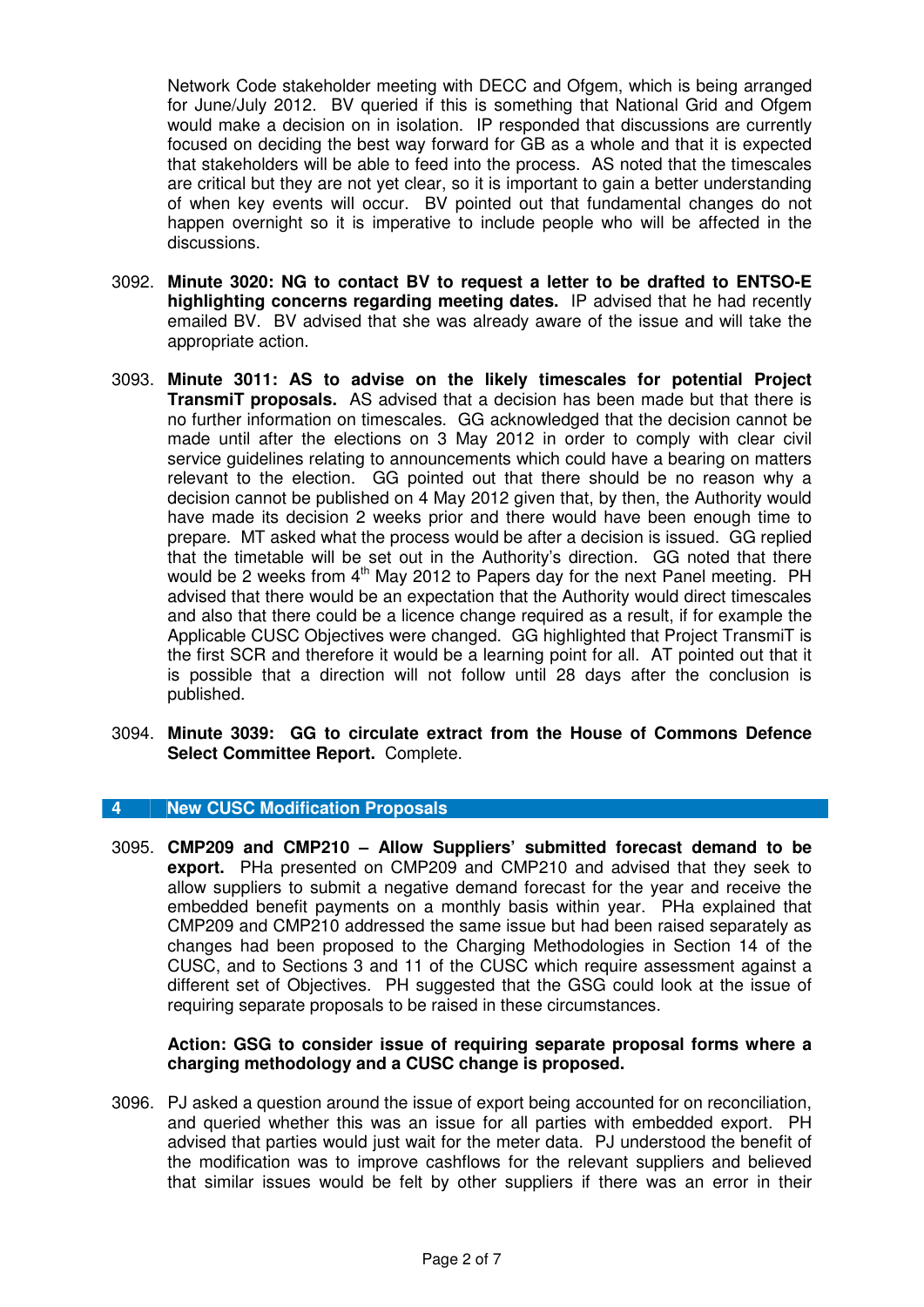forecast of embedded generation, even if they had a net import, if they had to wait until reconciliation for the payments to be corrected. This effect would be greater though for those who were not able to reflect a net export in the forecast. PM asked PH what National Grid do on a monthly basis, to which PH responded that forecasts are received and the charges are made on that basis. BB noted that the beneficiaries will be suppliers who are net export. BB pointed out that at one time there were perverse incentives to under-forecast but that this was dealt with, so CMP209 and CMP210 should be tested on the existing incentive arrangements.

- 3097. AS highlighted that reconciliation is meant to check accuracy of forecasts and felt that it was not clear what was going to happen in between, as a result of CMP209 and CMP210. PHa responded that it would likely be similar to how it works currently. GG advised that the difference is that the money is transferred to the party
- 3098. The Panel considered whether CMP209 and CMP210 met the Self-governance criteria. DC commented that the materiality of risk for consumers is enough for it not to be Self-governance. GG added that it is very clear that there is a charge to suppliers, and also that the Proposer indicated that it was not Self-Governance. The rest of the Panel agreed with this view. AS noted that it was difficult at this stage for Ofgem to provide a firm view as the proposals had not yet been developed. GG responded that it seemed clear from the justification against the Objectives that the proposals should not be treated as Self-governance.
- 3099. The Panel considered whether CMP209 and CMP210 had an interaction with the ongoing electricity transmission charging SCR and they all agreed that the proposals should be exempt. The Authority representative exempted both CMP209 and CMP210 from the SCR.
- 3100. The Panel discussed the items that should be included in the Terms of Reference for CMP209 and CMP210. GG felt that a Workgroup should look at whether perverse incentives would be created on suppliers to submit incorrect demand forecasts to improve their cashflow. PJ added that the Workgroup should also consider whether intermittent generation is able to submit accurate demand forecasts. GG suggested that the group could look at whether Feed in Tariff metering data could be used to justify supplier demand forecasts. PH advised that the group should review the credit arrangements for payments and should consider whether suppliers would have an obligation to provide the energy they would be paid for, and whether interest should be levied on over payment. PH added that the IS systems would need to be checked to ensure that they can cope with negative demand forecast data. Lastly, DC requested that the Workgroup explore how the current arrangements are a barrier to entry to embedded generators and / or to suppliers specialising in embedded generation.

## **Action: EC to draft Terms of Reference for CMP209 and CMP210 and request Workgroup nominations.**

3101. The Panel moved on to discussing the timescales for CMP209 and CMP210 and this led on to a wider discussion about the current and potential CUSC related workload for the industry and the issues that this may cause. AT showed the Panel a table of the workload for the next few months and asked the Panel to consider if there is adequate industry expertise to cover all the proposals that are currently ongoing and are likely to arise in the near future. AS asked what steps could and are being taken so that the shortfall of industry expertise may be remedied given the fact that recently the various Workgroups may contain the same participants. AS advised that it was previously recognised that there may be a 'bottle-neck' of charging proposals following the implementation of the charging methodologies into the CUSC. AS asked if it was possible for the TCMF to encourage parties to raise issues at the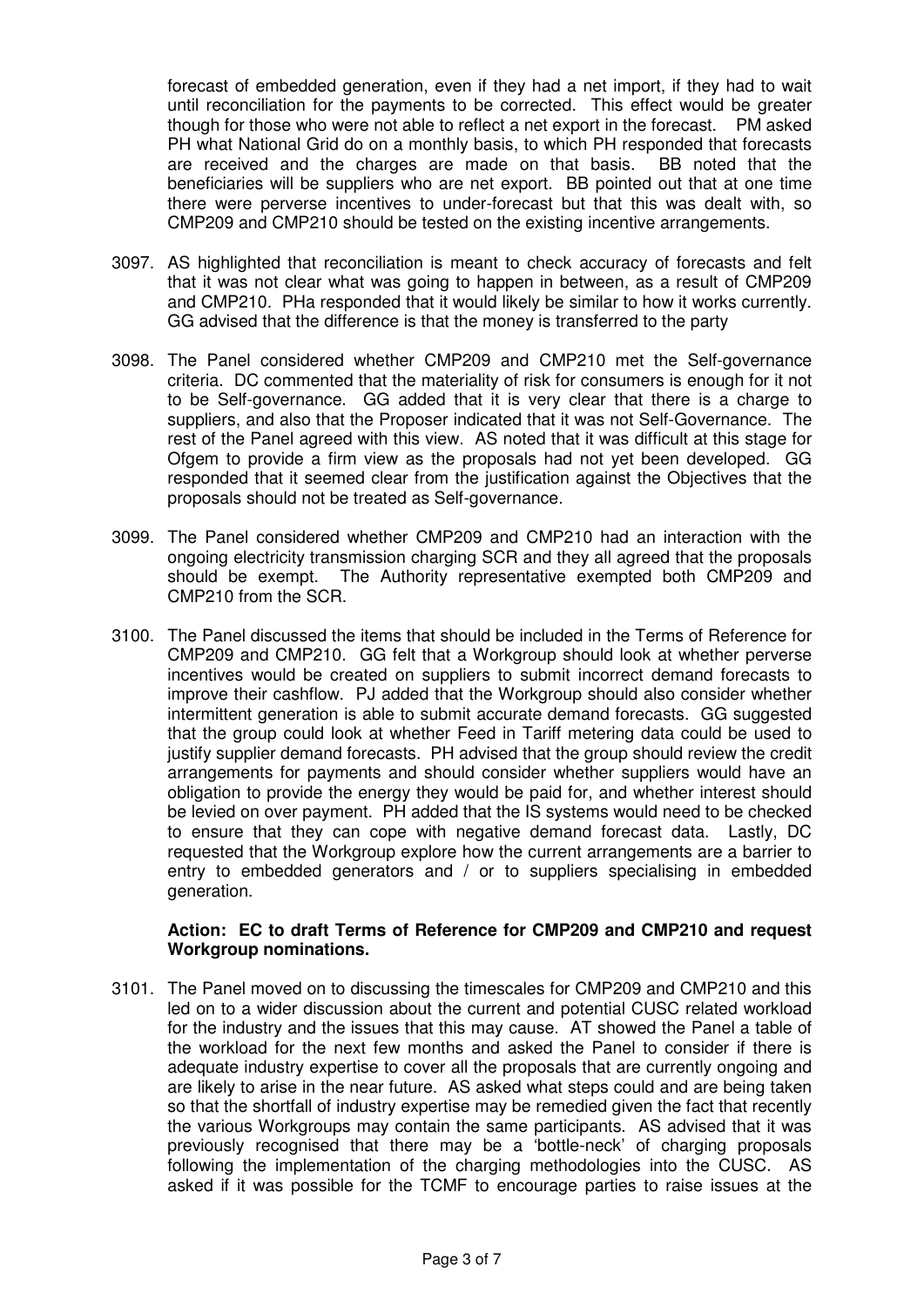TCMF rather than raise modification proposals. PH responded that there have been examples recently where it has been demonstrated that some parties prefer not to raise potential modifications in these forums and prefer instead to raise it directly as CUSC proposals.

- 3102. GG suggested that there could be a number of charging modifications in the pipeline but that parties may be postponing raising them until the SCR has been concluded. Therefore, it is possible that many more proposals could be raised in the coming months. PH agreed with this view.
- 3103. PJ highlighted that in addition to CUSC changes, there are many other issues and changes ongoing for the industry, such as Electricity Market Reform, the Cash-out SCR, the European Network Codes and many more.
- 3104. MT asked AT if the Code Administrator was experiencing the same resource issues as the industry, to which AT replied that they were. PHa advised that he would ask around the small suppliers for possible resources but it was generally agreed that it was a difficult time for the industry to find more resources. AT asked for guidance from the Panel as to what, if anything, could be prioritised if there were issues with obtaining quorums for meetings or finding suitable dates and venues. GG suggested that the implementation of 1<sup>st</sup> April for charging proposals could provide a reason for postponing some proposals. AS noted that prioritisation could cause some parties to feel that they may have been treated unfairly. AS advised that there was a similar issue with workload under the DCUSA. DC commented that if the Panel do prioritise, then this needs to be set against clear criteria so as to avoid claims of discrimination. PJ pointed out that there may be a form of rationing in that it may be difficult to get quorums for all the Workgroups, which will then cause a natural prioritisation as there will be delays in starting off the Workgroup process. PJ added that he felt more comfortable dealing with the workload issues in a series of extensions, rather than delaying certain proposals. SL agreed with this view. GG had sympathy with letting the timetables naturally slip but also noted that it could be the case that the Authority do not agree and therefore refuse to allow the extensions. BB pointed out that as long as the process is transparent then the Code Administrator should not be subject to claims of discrimination. MT concluded the discussion by summarising that the Panel does not feel that it is appropriate to prioritise any of the proposals at this stage, and that the Code Administrator should inform the Panel if they experience resource issues and that the Panel will provide support where possible.
- 3105. DC asked for the Panel's views on informing the industry of the workload issues so that they have appropriate expectations. AS responded that he was comfortable with this message being highlighted to the industry. AT added that it would be fair to make Workgroup members aware that meeting dates may get changed due to the workload issues and clashes with other meetings.
- 3106. PH suggested that the GSG look at the prioritisation criteria. GG advised that the GSG is not due to meet until July 2012 but that he was happy to discuss further. BV requested that the JESG meeting dates are factored in when arranging Workgroup meetings, due to the potential cross-over of participants. AS suggested that more remote meetings are held to save on travelling costs and time. AT advised that teleconference facilities are always available, but that it would be made clear up front that parties have this option. PH commented that, specifically with the charging proposals, it is more beneficial to attend in person due to the complexity of the proposals and the use of flipcharts and diagrams in the room.

## **Action: GSG to consider prioritisation criteria.**

#### **5 Workgroup / Standing Groups**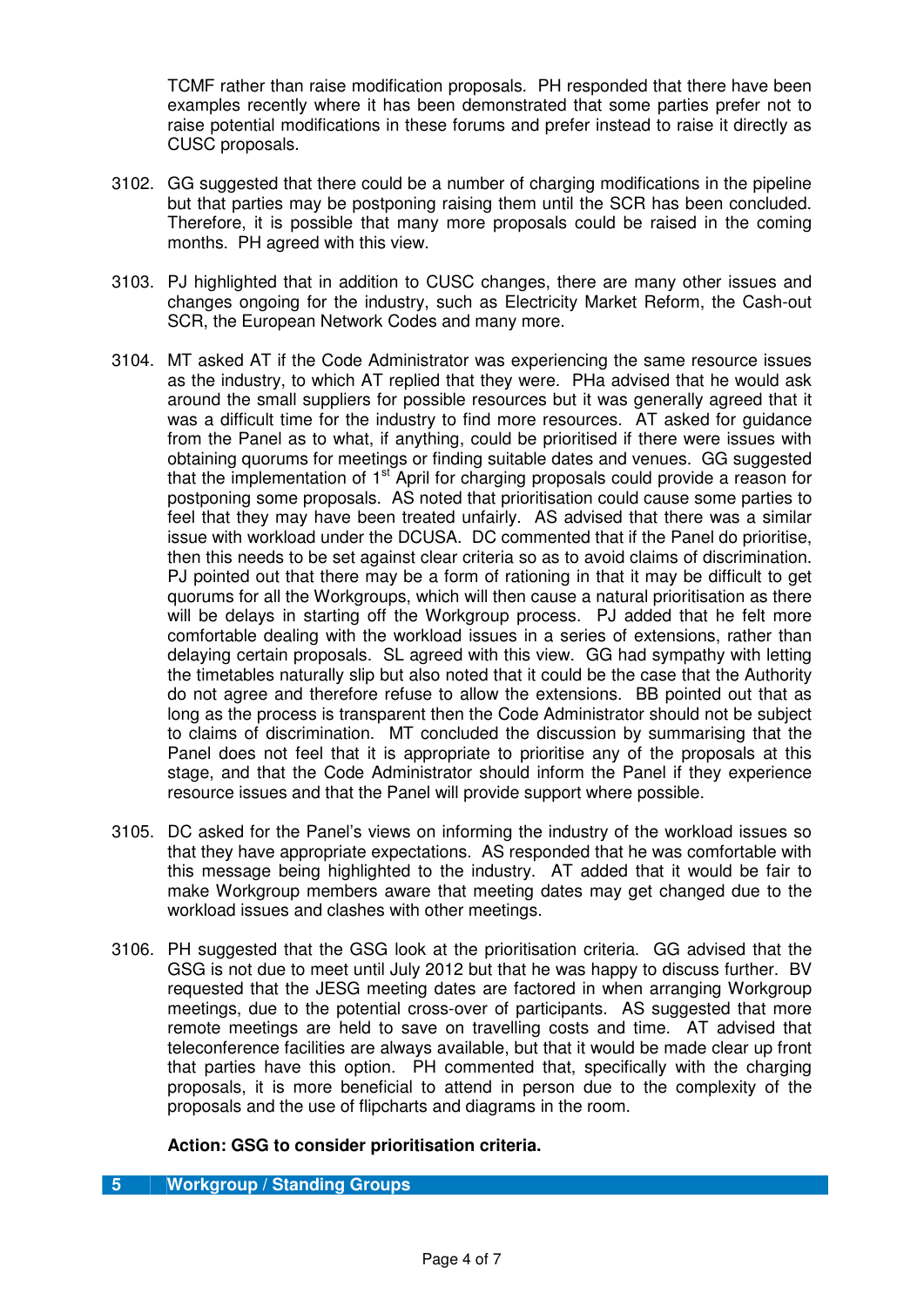- 3107. **CMP201 Removal of BSUoS Charges from Generation** PH provided an update on the progress of CMP201 and advised that the most recent meeting was held on  $17<sup>th</sup>$  April 2012, where the Workgroup and Ofgem agreed that further analysis was required which would take approximately two weeks, which would then have a knockon impact on the timetable. PH therefore requested a 1 month extension to CMP201, resulting in the Workgroup Report being presented to the Panel in June 2012. The Panel agreed to the extension as did the Authority Representative.
- 3108. PH went on to describe an issue that had come about from CMP201. PH advised that some Workgroup members felt that there was an interaction with Residual Cashflow Reallocation Cashflow (RCRC) but that others felt that it was 'ultra vires'. As a result of this, PH advised that there had been a suggestion to raise the issue as a BSC issue, or for National Grid to raise a BSC modification. The Panel initially agreed that they would be happy for National Grid to raise a modification but BV felt that a BSC issues group tends to provide a better solution. IP felt that an issues group would be preferable if time allows. PH went on to say that there is an issue around how to progress CMP201 if a BSC modification or issues group is raised. GG also pointed out a possible interaction of the RCRC issue with the Cash-out SCR that is likely to be launched this year. The Panel generally agreed that CMP201 should continue to be progressed.

**Action: PH and BV to discuss possibility of a BSC issues group relating to CMP201.** 

- 3109. **CMP202 Revised treatment of BSUoS charges for lead parties of Interconnector BM Units.** EC presented the Workgroup Report to the Panel and reminded the Panel of the background to the proposal and progress so far. The Panel agreed that CMP202 should progress to the Code Administrator Consultation.
- 3110. **CMP203 TNUoS Charging Arrangements for Infrastructure Assets subject to one-off charges.** AT provided an update to the Panel and advised that a Workgroup meeting had been held on 19<sup>th</sup> April 2012 and up to 7 possible Workgroup Alternative CUSC Modifications had been discussed. AT went on to say that a further meeting had been planned for 2 May 2012 to finalise the Alternatives and to hold the Workgroup Vote, and that the Workgroup Report will then be presented to the May Panel.
- 3111. **Governance Standing Group (GSG)**. GG advised the Panel that no GSG meeting had been held since the last Panel meeting, and that the next GSG was scheduled to take place in July 2012.
- 3112. **Joint European Standing Group (JESG).** BV advised that although the last JESG meeting was held 23<sup>rd</sup> February, the industry has been working hard on EU Network Code issues including a CACM Workshop on the 15<sup>th</sup> March, a DCC workshop on the 26<sup>th</sup> April and a variety of meetings in the UK and Brussels. BV noted that the next JESG meeting is to be held on Tuesday  $1<sup>st</sup>$  May at Elexon and will discuss progress on the Requirements for Generators, DCC, CACM, Operational Security Codes and the Framework Guideline on Electricity Balancing which was issued on 26<sup>th</sup> April 2012.
- 3113. **Transmission Charging Methodology Forum.** PH advised that there had been no TCMF since the last Panel meeting and that the next meeting is due to be held on 22 May 2012.
- 3114. **Frequency Response Standing Group.** IP advised that there had been a Workgroup meeting on 5 April 2012 where the draft frequency response consultation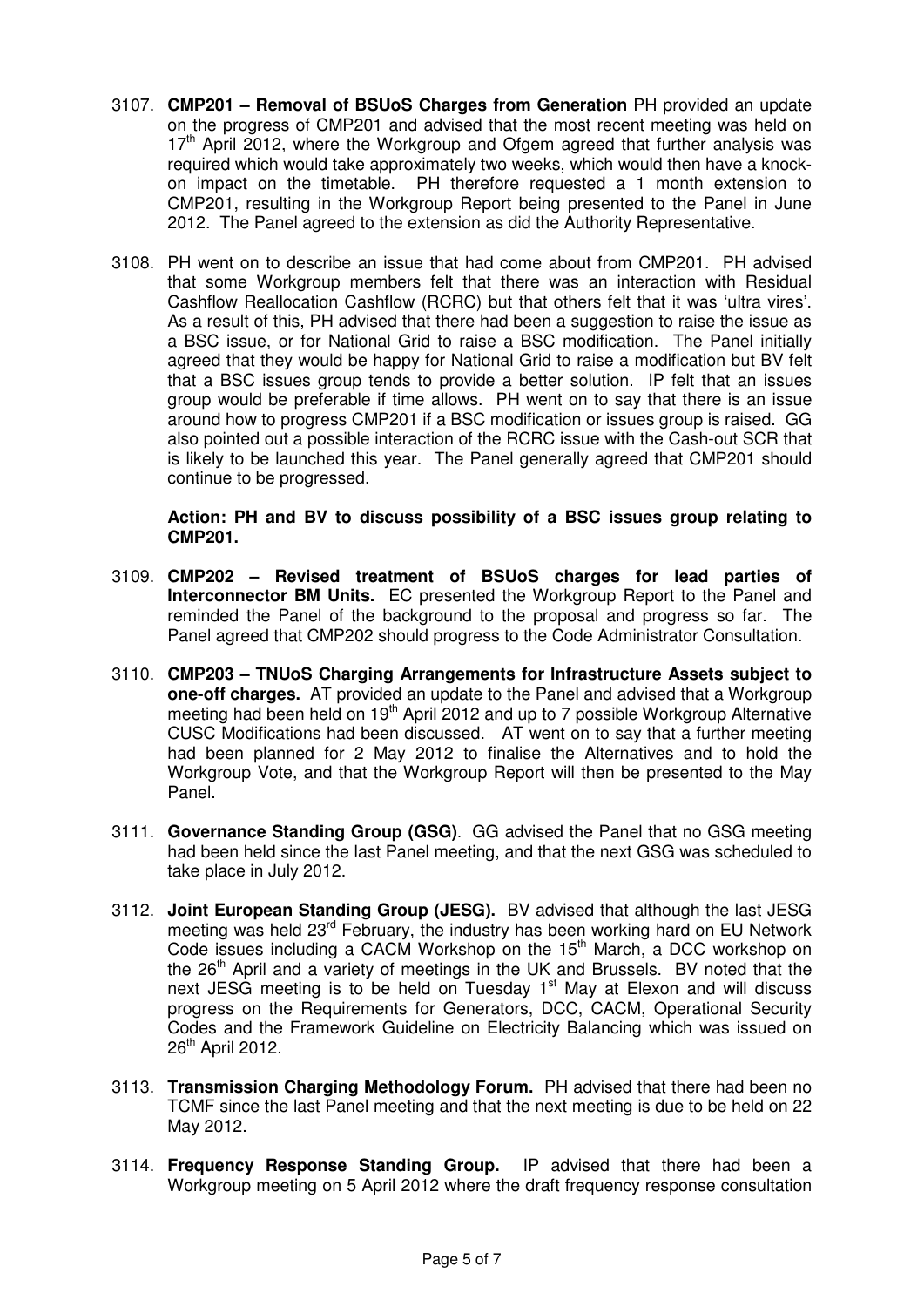document had been discussed, and that another meeting is scheduled to take place on 9 May 2012.

- 3115. **Commercial Balancing Services Group (CBSG).** EC advised the Panel that the CBSG had met on 25<sup>th</sup> April 2012 and had discussed Power Available Signal, which looks at addressing the issue of wind farms providing accurate physical notifications. EC highlighted that the general view of the CBSG was that the issue should be progressed into a joint Workgroup, whether that be as a sub-group of the CBSG or an entirely new group but that it would be discussed further at their next meeting on 13<sup>th</sup> June 2012. EC noted that there had also been a discussion on Wind Power Forecasting Service and that National Grid had published a consultation looking at whether National Grid should have an incentive to provide accurate forecasts.
- 3116. **Balancing Services Standing Group (BSSG).** EC advised that the BSSG meeting had taken place after the CBSG meeting and that further discussions were held on the compensation arrangements for CAP48 and CAP144. It was agreed at the BSSG to raise a modification to align the compensation arrangements across the different types of interruptions and also to raise a modification to introduce timescales for raising a claim and for National Grid to then confirm its validity. EC also advised the Panel that the BSSG had considered raising a proposal in relation to the BSC modification P276 (Introduce an additional trigger/threshold for suspending the market in the event of a partial shutdown) to clarify the scope of an interruption, but that it had been agreed to postpone this until P276 has been progressed further.
- 3117. BB pointed out that he had attended the BSSG and it appeared that they may have completed the list of items in their Terms of Reference.

## **6 European Code Development**

3118. AS advised that an update had been provided in his email of  $16<sup>th</sup>$  April 2012 and the only additional item to mention was the ACER Consultation that had recently been published on the Draft Framework Guidelines on Electricity Balancing, which closes on 25 June 2012.

## **7 CUSC Modifications Panel Vote**

3119. None.

-

#### **8 Authority Decisions as at 22 March 2012**

3120. The Panel noted that CMP192 'Arrangements for Enduring Generation User Commitment' Workgroup Alternative CUSC Modification Alternative 5 was approved by the Authority on  $30<sup>th</sup>$  March 2012 and implemented on the same day, commencing a transition period of one year. [Post meeting note: National Grid published a "CUSC Section 15 (CMP192) Guidance and Implementation Document" <sup>1</sup> on 1<sup>st</sup> May 2012.]

## **9 Update on Industry Codes / General Industry updates relevant to the CUSC**

3121. AT advised that a Code Administrator Code of Practice (CACOP) Review meeting had taken place on  $24<sup>th</sup>$  April 2012 which reviewed the responses to Ofgem's

<sup>1</sup> http://www.nationalgrid.com/NR/rdonlyres/16CC2A9D-6732-4C49-A78B-6A9557159AAB/53464/CUSC\_15\_CMP192\_guidance\_v1.pdf